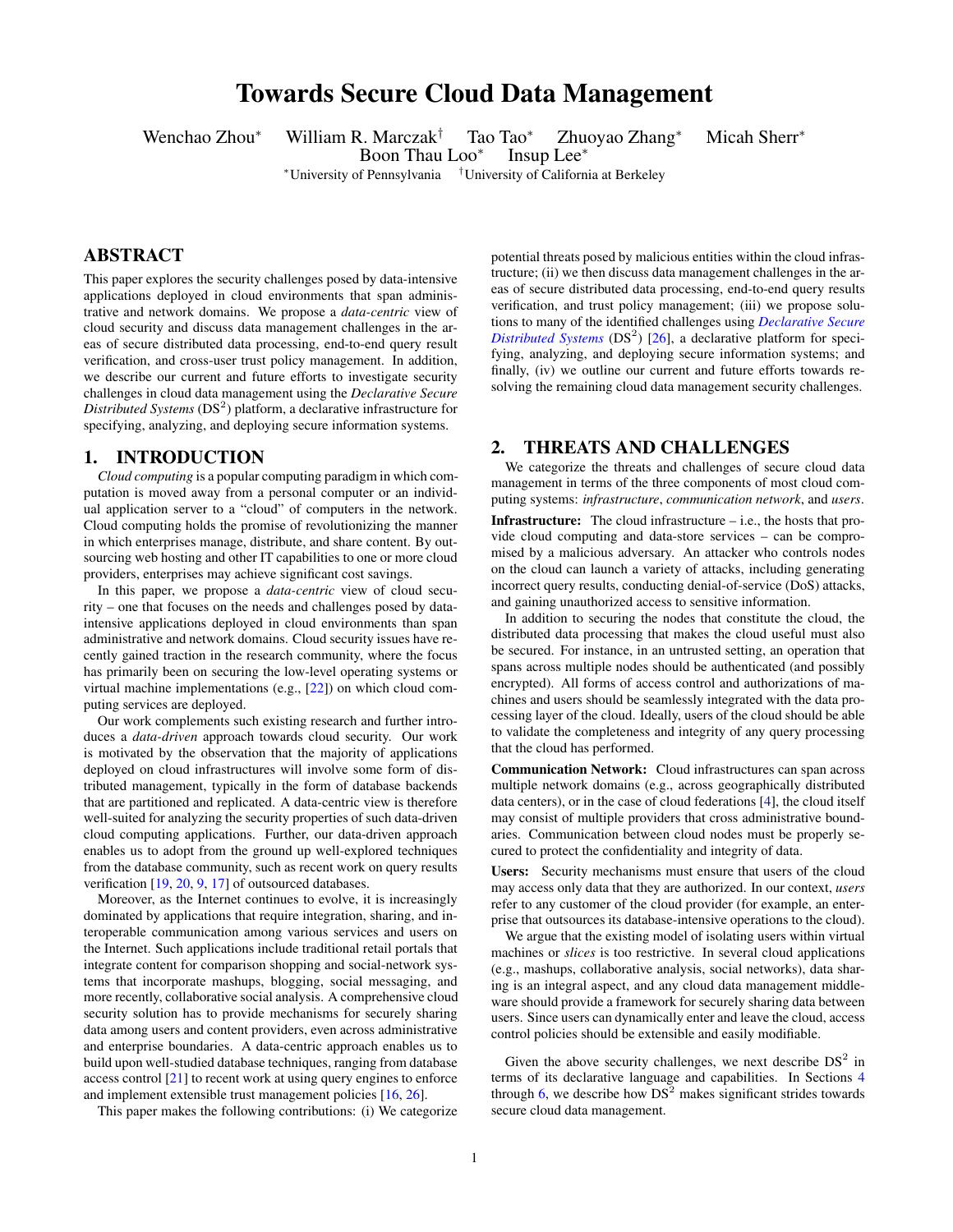# 3. DS<sup>2</sup> PLATFORM

 $DS<sup>2</sup>$  is a declarative platform for specifying, implementing, and deploying networked information systems. In prior work [\[26\]](#page-5-7), we demonstrate the flexibility and compactness of the *Secure Network Datalog* (*SeNDlog*) language via secure specifications of the pathvector routing protocol, Chord distributed hash table (DHT) [\[24\]](#page-5-9), and the PIER [\[10\]](#page-5-10) distributed query processor. DS<sup>2</sup> enhances SeND*log* and its distributed execution engine by providing additional support for dynamically layering multiple overlays at runtime (e.g. PIER over Chord) [\[15\]](#page-5-11) and enabling security policies to be enforced and integrated across various layers.

In  $DS<sup>2</sup>$ , network protocol and security policies are specified in *SeNDlog* [\[26\]](#page-5-7), a declarative language primarily rooted in DataLog that unifies declarative networking [\[14,](#page-5-12) [13\]](#page-5-13) and logic-based access control [\[2\]](#page-5-14) specifications. *SeNDlog* programs are disseminated and compiled at each node into individual execution plans. When executed, these execution plans both implement the specified network protocol as well as enforce its desired security policies. As a core feature of declarative networking, *SeNDlog* requires orders of magnitude less code than imperative languages [\[14\]](#page-5-12).

*SeNDlog* further extends the basic declarative networking language by adding support for authenticated communication. *SeNDlog* integrates two commonly used constructs in distributed trust management languages (e.g., Binder [\[8\]](#page-5-15)): (1) the notion of *context* to represent a principal in a distributed environment and (2) a distinguished operator says that abstracts away the details of authentication [\[8,](#page-5-15) [12\]](#page-5-16).

To demonstrate the key language features of *SeNDlog*, we present the specification of a simple example of a distributed program that computes all pairs of reachable nodes:

```
At S:
 r1 reachable(S,D) :- link(S,D).
  r2 reachable(D,Z)@D :- link(S,D), W says reachable(S,Z).
```
The program consists of two rules ( $r1$  and  $r2$ ) that are executed in the context of node S. The program computes the set of reachable nodes (reachable) given the set of network links (links) between S and D. Rule r1 takes link (S, D) tuples, and computes single-hop reachability reachable(S,D). In rule  $r2$ , multi-hop reachability is computed. Informally, rule  $r2$  means that "if there is a link between  $S$  and  $D^1$  $D^1$ , and there exists a node  $W$  asserting that  $Z$  is reachable from  $S$ , then  $D$  can also reach  $Z$  by using  $S$  as the intermediate node." The says primitive in rule  $r^2$  specifies that the authenticity of the received reachable tuple should be checked, ensuring it indeed comes from W as it claims.

By modifying the above *SeNDlog* rules, one can easily develop more complex routing protocols and policies (e.g., secure BGP). Since  $DS<sup>2</sup>$ 's dataflow framework captures information flow as distributed queries, *data provenance* [\[3\]](#page-5-17) may be utilized to securely "explain" the existence of any network state (analogous to the use of *proof-trees* [\[11,](#page-5-18) [6\]](#page-5-19) in security audits).

We describe two language features of *SeNDlog* of relevance to security, with additional details in  $[26]$ :

Communication context: Due to the distributed nature of network queries, a principal does not have control over rule execution at other nodes. *SeNDlog* achieves secure distributed query processing by allowing programs to interoperate correctly and securely via the export and import of rules and derived tuples across contexts.

In the above example, the rules are in the context of S, where S is a variable that is assigned upon rule installation. In a distributed environment, S represents the network address of a node: either a

physical address (e.g., IP addresses) or a logical address (e.g., overlay identifier). In a multi-user multi-layered network environment where multiple users and overlay networks may reside on the same physical node, S can include a username and network identifier.

Import/export predicates: The *SeNDlog* language allows different principals or contexts to communicate by importing and exporting tuples. The communication serves two purposes: (1) to disseminate update and maintenance messages and (2) to distribute the derivation of security decisions.

During the evaluation of *SeNDlog* rules, derived tuples can be communicated among contexts via the use of *import predicates* and *export predicates*. An import predicate is of the form "N says  $p''$  in a rule body, indicating that principal N asserts the predicate p.

The use of export predicates ensures confidentiality and prevents information leakage by exporting tuples only to specified principals. An export predicate is of the form "N says p@X" in a rule head, where principal N exports the predicate p to the context of principal X. Here, X can be a constant or a variable. If X is a variable, the variable X is required to occur in the rule body. In rule r2 of the above example, node S will export reachable tuples to node  $D$ . As a shorthand, "N says" can be omitted if N is where the rule resides.

The says operator implements an authentication scheme [\[12\]](#page-5-16) that allows the receiver of the tuple to verify its authenticity. The implementation of says may depend on the system and its context. In an untrusted environment, says may require digital signatures. In a trusted environment, says may simply append a cleartext principal header to a message (a less computationally expensive operation than using digital signatures). Somewhere in between, cryptographic signatures may be applied only to certain important messages or when communicating with specific principals.  $DS<sup>2</sup>$ provides sufficient flexibility to support a variety of cryptographic authentication primitives.

In addition to authentication,  $DS<sup>2</sup>$  also provides mechanisms to ensure the *confidentiality* of transmitted tuples.  $DS<sup>2</sup>$  may optionally encrypt transmitted messages to ensure that they cannot be read by adversaries or other unauthorized parties.

# <span id="page-1-0"></span>4. SECURE QUERY PROCESSING

A significant challenge in cloud data management is ensuring that all query processing is carried out securely within a cloud infrastructure. To be secure, query processing must (1) authenticate users and machines involved in query processing, (2) secure the transfer of data across machines in the cloud, and (3) ensure the integrity of all query results. All three requirements can be directly applied to mitigate potential threats (see Section [2\)](#page-0-0) at the infrastructure, network, and user levels.

Along an orthogonal axis, there is also the issue of *where* the security guarantees are enforced. The obvious solution is to enforce security within the cloud infrastructure. This places security burdens entirely on the cloud provider, consequently requiring all clients to trust their providers. Alternatively, end-to-end verification approaches allow users to verify results without requiring the implicit trust of any given cloud provider, but do so at the cost of more complex application design.

In this section, we focus on the former *in-cloud* mechanisms and defer our discussion of the latter approach to Section [6.](#page-4-0) We concentrate our discussion on an example based on an *authenticated* implementation of MapReduce [\[7\]](#page-5-20).

### 4.1 Example: Authenticated MapReduce

MapReduce [\[7\]](#page-5-20) is a paradigm that has been extensively used in cloud applications for efficiently utilizing parallel resources to solve

<span id="page-1-1"></span><sup>&</sup>lt;sup>1</sup>Bidirectional links are assumed, where  $\natural$  has a link to  $\sharp$  as well.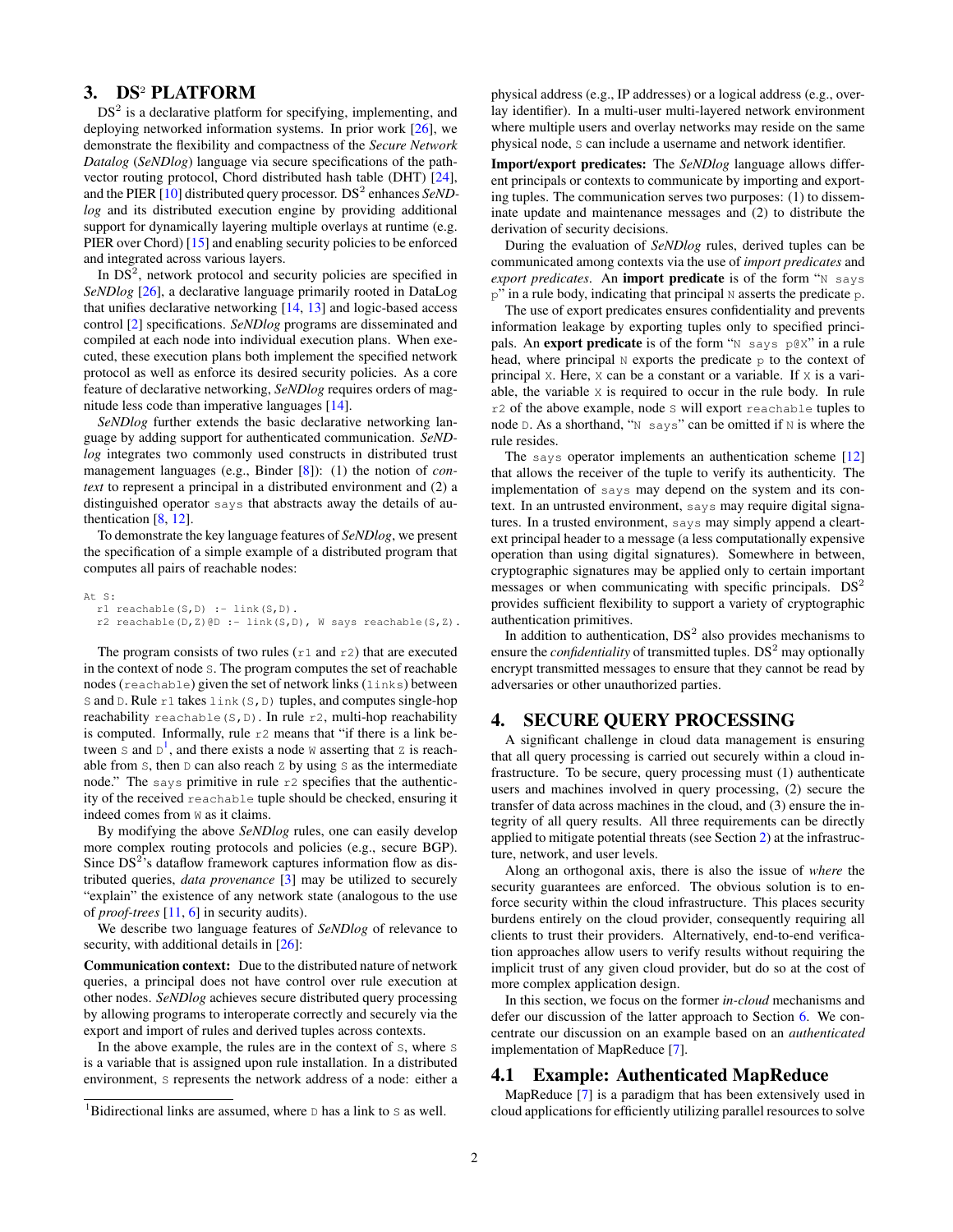certain classes of distributed problems. Generally, a MapReduce job consists of two steps: *map* and *reduce*. At the map step, a master node splits the job into small sub-problems and distributes them to map workers. The results produced by the map workers are then collected at the reduce step, and are combined into a solution to the original problem.

In the MapReduce paradigm, users supply the Map and Reduce functions; the middleware transparently handles distribution and fault tolerance. In an untrusted environment, all participating nodes in a MapReduce job must be authenticated. Once authenticated, additional access policies can be enforce (see Section [5\)](#page-3-0).

As an example, we will consider the *WordCounting* program in which MapReduce is used to count the occurrences of words in webpages. The following rules ( $m1-m2$  for map steps and  $r1-r2$ for reduce steps) demonstrate an authenticated implementation of MapReduce written in *SeNDlog* and executed using DS<sup>2</sup>:

```
At MW:
```

```
m1 map(ID, Content) :- file(MW, ID, Content).
m2 emits(MW, Word, Num, Offset)@RW :- word(Word, Num, Offset),
        reduceWorker(RID,RW), RID==f_SHA1(Word).
At RW:
r1 reduceTuple(Word,a_LIST<Num>) :-
        MW says emits(MW,Word,Num,Offset).
 r2 reduce(Word,List) :- reduceTuple(Word,List),
        Master says rBegin(RW).
```
In the program shown above, rules m1 and m2 are within the context of a map worker MW, and rules r1 and r2 are in the context of a reduce worker RW. As input to the MapReduce operation, the user supplies the Map and Reduce functions which encode the detailed operations in the form of imperative programs. We provide a brief description of these functions:

**Map operation:** Rule  $m1$  takes as input the  $f$ <sub>ile</sub> predicates which contain the identifier and content of each document. The rule generates the  $(ID,$  Content) pairs – i.e., the local map tuples – which are then passed to instances of the user-defined Map function. Upon receiving an (ID, Content) pair, each Map instance operates as follows. It splits the contents of a document (stored in the Content field) into separate words. For each word, a (WORD,1) pair is generated (stored in word tuples), denoting that the occurrence count of the word should be increased by one. To prevent miscounting the occurrence of a word that appears at multiple places within the same document, the Offset of each word in the document is tagged with the corresponding word tuple, which is then sent back to MW as the result of the map function.

Rule m2 takes as input word tuples and distributes them (in the form of emits tuples) to reduce workers. word tuples are assigned to reduce workers based on SHA-1 hashes of the words. Additionally, to leverage access control in a multi-user setting, a signature is included within each emits tuple using the says primitive.

Reduce operation: Reduce workers receive and authenticate (e.g., via digital signatures) emits tuples from map workers. The tuples are then grouped by the key field word, as shown in rule  $r1$ . The a LIST aggregate operator maintains the occurrences of each word in a list structure.

After the map workers complete their job, a master node sends a rBegin tuple to each reduce worker, signaling that they should start the computation of the reduce job. reduce tuples are sent to the user-defined Reduce instances, each of which takes as arguments a word and the list of its occurrences. Based on these lists, the Reduce instances generate and emit the final results  $-$  i.e., the total occurrence counts of words.

Node- vs. user-level authentication: The above program enforces authentication at the *node* level: map workers on the same node

(MW) share a common key to sign tuples. Reduce workers verify tuples as having been produced by the node MW.

Alternatively, authentication can occur at the *user* level. Userlevel authentication is useful when intermediate and/or final computation results are shared among users. For instance, a user alice that runs applications on the cloud may only trust input data from a particular user bob. Here, the owner of a MapReduce job (e.g. bob in the above example) signs each tuple with its own signature. If the number of workers is large, key management is nontrivial.  $DS<sup>2</sup>$ supports public key infrastructures (e.g., certificate authorities) to enable workers to more easily generate and verify signatures.

# 4.2 Evaluation

This section presents an evaluation of  $DS<sup>2</sup>$ . The goal of our evaluation is two-fold: (1) to experimentally validate  $DS<sup>2</sup>$ 's ability to implement secure cloud applications using the MapReduce paradigm, and (2) to study the additional overhead incurred by adopting authentication in the system.

As a workload, we adapt the *WordCounting* example from the previous section, implemented as a two-stage MapReduce job:

NormalizeStage: In the first stage, the master node distributes a set of webpages to the map workers. Map workers filter out all HTML tags. The cleansed webpages are further split into small chunks and submitted to the reduce workers. Each reducer distributes the webpage chunks to the map workers of the next stage (CountStage) based on SHA-1 digests of the chunks.

CountStage: The MapReduce operation at the second stage performs the WordCounting operation. Map workers take as input the small chunks produced from the previous stage and emit (WORD,1) pairs to the reduce workers. The reduce workers aggregate such pairs and generate the result: the occurrence counts of each word in the input webpages.

As the input of the MapReduce job, we randomly selected 6,400 webpages from a crawled dataset belonging to the Stanford Web-Base project [\[1\]](#page-5-21). The average size of a webpage is 6KB.

We perform the experiments within a local cluster of 16 quadcore machines with Intel Xeon 2.33GHz CPUs and 4GB RAM running Linux 2.6, interconnected by Gigabit Ethernet. We deploy 16 map workers and 16 reduce workers on the *NormalizeStage* and 32 map workers and 128 reduce workers on the *CountStage*. Each physical machine runs a total of 12 MapReduce worker instances. To avoid packet-drops due to congestion, we rate-limit the number of packets sent per second.

To evaluate the overhead incurred by performing authentications, we constructed three versions of the *WordCounting* job: *NoAuth*, *RSA-1024* and *HMAC*. In *NoAuth*, MapReduce workers transmit tuples without including the sender's signature, whereas in *RSA-1024* and *HMAC* the communication between different map and reduce workers are authenticated using 1024-bit RSA signatures and 160 bit SHA-1 HMACs, respectively.

Figure [1](#page-4-1) shows the per-node bandwidth usage over time achieved by the three versions of the *WordCounting* job. All three versions incur spikes in their bandwidth utilization in the first 30s. The spikes are mainly attributed to the cross-node communication at the NormalizeStage. The MapReduce operation at this stage is computationally cheap but network intensive, as the tuples transmitted in this phase consist of relatively large chunks of documents (as compared to (WORD,1) pairs in the CountStage).

We observe that *NoAuth* finishes the computation in 350 seconds, whereas *HMAC* and *RSA-1024* incur an additional 17.4% (60s) and 78.3% (270s) overhead in query completion latency, respectively. The increase in query completion time is due primarily to the com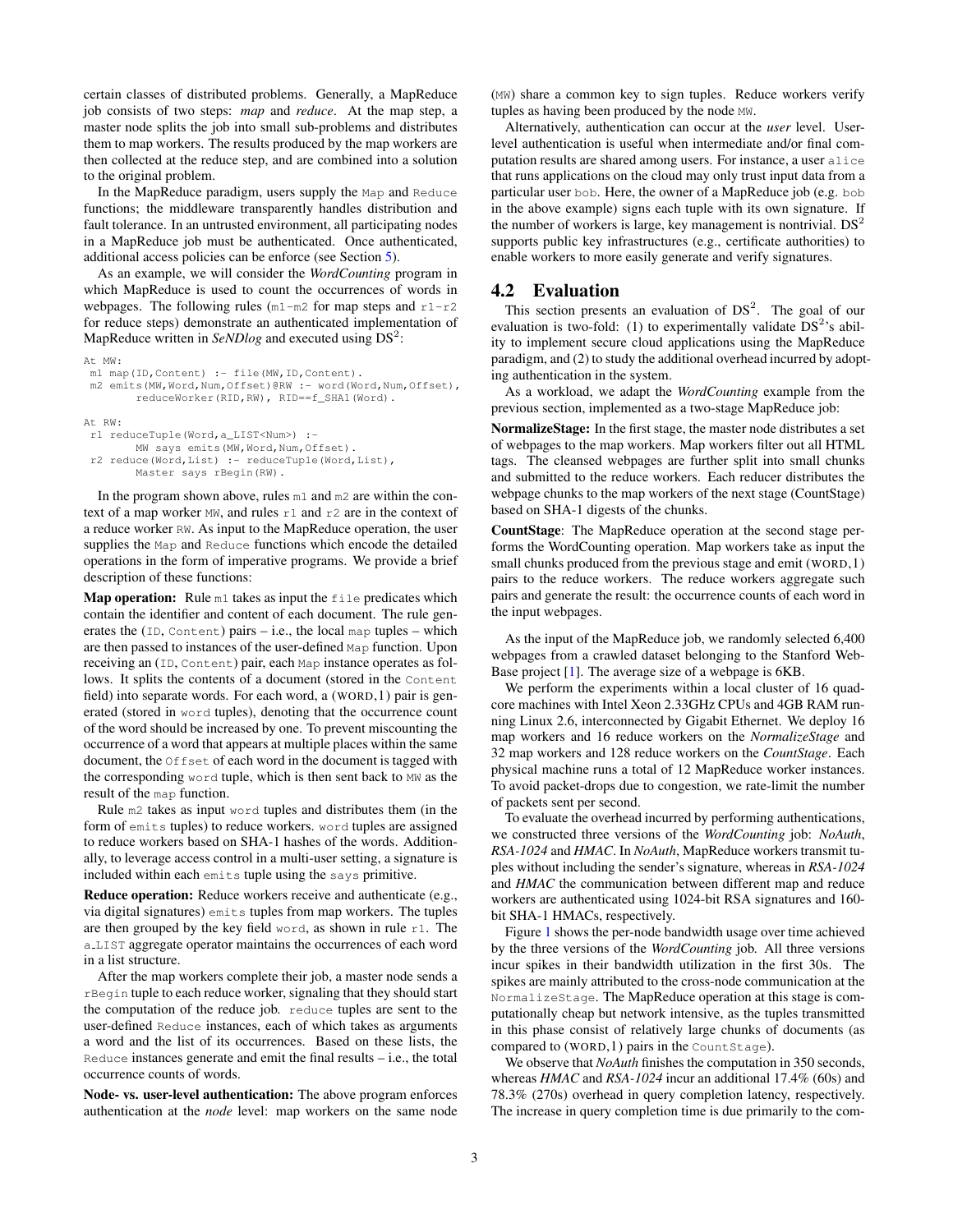putation incurred by signature generation and verification.

Given that a dominant portion of the communication is smallsized (WORD, 1) pairs, the relative overhead incurred by tagging signatures with transmitted tuples is significant. We observe that the respective aggregated communication overheads of *HMAC* and *RSA-1024* are 18.4% (7.5MB) and 53.3% (21.8MB) higher than *NoAuth*. However, due to the use of network throttles in our evaluation, the per-node bandwidth utilization for the three versions are similar.

## 4.3 Layered Encryption and Authentication

The above example illustrates authenticated computations at the data processing layer of a cloud infrastructure. Given that cloud infrastructures can span multiple network or administrative domains, communication must also be properly secured. *SeNDlog* provides additional security constructs for encrypting communication.

Authentication and encryption can be enforced either at the data processing layer or at the network layer. Since  $DS<sup>2</sup>$  is based on declarative networking, it is a natural platform for implementing secure communication substrates (e.g., implementing secure routing protocols on the control plane and secure forwarding on the data plane). For instance, when the map and reduce workers transmit tuples, these tuples may traverse untrustworthy channels.  $DS<sup>2</sup>$ provides a mechanism for performing secure forwarding of tuples, effectively constructing a transient virtual private network between workers. For example, the following *SeNDlog* program performs authenticated packet forwarding given the forwarding table at every node in the network:

```
At Router,
f1 packet(Pid,Dest,Data)@NextHop :-
         forwarding(Dest,NextHop), Router != Dest,
         P says packet(Pid,Dest,Data).
```
The forwarding table maintains the next Hop router along the shortest path to any given destination (Dest). Rule f1 forwards a packet Pid received from the upstream router P along the best path to Dest via the next Hop router. This payload is recursively routed by rule  $f1$  to the destination, with authentication occurring at every hop. Similar declarative techniques can be used to compactly specify encrypted communication using the *SeNDlog* language.

Most importantly,  $DS<sup>2</sup>$ 's ability to unify different layers of protocols (i.e., data processing and network routing) make it an interesting framework for performing cross-layer protocol analysis. For example,  $DS<sup>2</sup>$  may be well-suited for constructing provenance information [\[18\]](#page-5-22) that spans system and network layers and crosses administrative domains.

# <span id="page-3-0"></span>5. SECURE DATA SHARING

Data sharing and integration are integral to many classes of applications that operate in a multi-user cloud environment. If the cloud spans administrative domains, a domain may wish to define policies to share data with another domain for the purposes of further distributing or outsourcing of computation. Moreover, applications deployed in the cloud may be isolated within their own virtual machines. Such isolation may be relaxed by enabling principals to securely interact using access control policies.

The enforcement of access control policies can become complicated by the fact that users may frequently enter or leave the cloud, requiring policies to be rapidly updated. Real-world trust policies are complex and may require functionality beyond that offered by traditional tuple-level access control policies. Devising a scheme to respond to the dynamics and complexity of cloud environments represents a significant challenge.

In this section, we propose methods in which  $DS<sup>2</sup>$  can be employed to readily support complex and dynamic policies through

query rewriting and other techniques. Our approach builds upon traditional database-based and logic-based access control mechanisms for reasoning about trust policies.

#### 5.1 View-based Access Control and Rewrites

Traditional databases typically utilize *view-based* access control in which views are expressed in SQL, with access controls to these views enforced via explicit permissions granted to authorized users. Such views are easily expressible in  $DS<sup>2</sup>$ . For example, if a user alice owns an employees predicate that stores the names, departments, and salaries of employees, then she may create a security view for some other user, Bob:

```
At alice:
sv1: employee_sv_bob(Name, Dept) :-
         employee(Name, Dept, Salary), Salary < 5000.
 sv2: predsecview("employee","employee_sv_bob",bob).
```
In this example, alice allows bob to view only those employees in any department who have a salary less than \$5000. The employee sv bob predicate represents both a horizontal (salary<5000) and vertical (salary column omitted) partition of the employee predicate. Note that employee sv bob (defined by rule sv1) is dynamically applied as the predicates in the rule body update, and hence its contents change with the contents of the employee predicate. In rule sv2, an additional predicate predsecview is maintained to associate security views with the protected predicate.

 $DS<sup>2</sup>$  can easily express security views that apply to entities other than single users. For example, alice may delegate access to the users whom a certificate authority believes are good by replacing rule sv2 with the following rule:

```
sv2': predsecview("employee","employee_sv_good", U) :-
         cert_authority says good(U).
```
In addition to supporting simple horizontal and vertical slicing, DS<sup>2</sup> also permits more complex partitioning of access control. For example, access rights may be based on provenance information (e.g., Alice allows Bob to view only those employee tuples derived using information from Bob). In general, *SeNDlog*'s flexibility enables  $DS<sup>2</sup>$  to support a wide variety of access control policies.

Enforcement. We have thus far left unspecified how security views are enforced. Standard Datalog cannot prevent users from submitting a query that references predicates directly, nor can unmodified Datalog dynamically rewrite queries to refer to the security views. To enable these capabilities, we extend Datalog to represent the currently executing queries in tables accessible to the program – a concept we call the *DS*<sup>2</sup> *meta-model*. Our approach is similar to the recently proposed Evita-Raced meta-compiler catalog [\[5\]](#page-5-23).

Preventing queries from directly reading predicates (e.g., employee) is made possible by adding schema constraints called *meta-constraints* [\[16\]](#page-5-6) to the meta-model. Meta-constraints restrict the set of allowable queries. In particular,  $DS<sup>2</sup>$  uses meta-constraints to express that users can only insert queries that refer to security views:

says(U,R), body(R,A), functor(A,P) -> predsecview(\_,P,U).

The above example introduces the schema constraint format. Note that instead of  $:-$ , the head and body are separated by a right-arrow  $(-)$ . The logical meaning of this format is that if, for any assignment of the variables, the left hand side (LHS) is true, then the right hand side (RHS) must also be true. If, on the other hand, the LHS is true but the RHS is false, then evaluation of the query terminates with an error.

In the above constraint, says associates a user  $U$  with a query R, and body and functor are meta-model predicates that examine the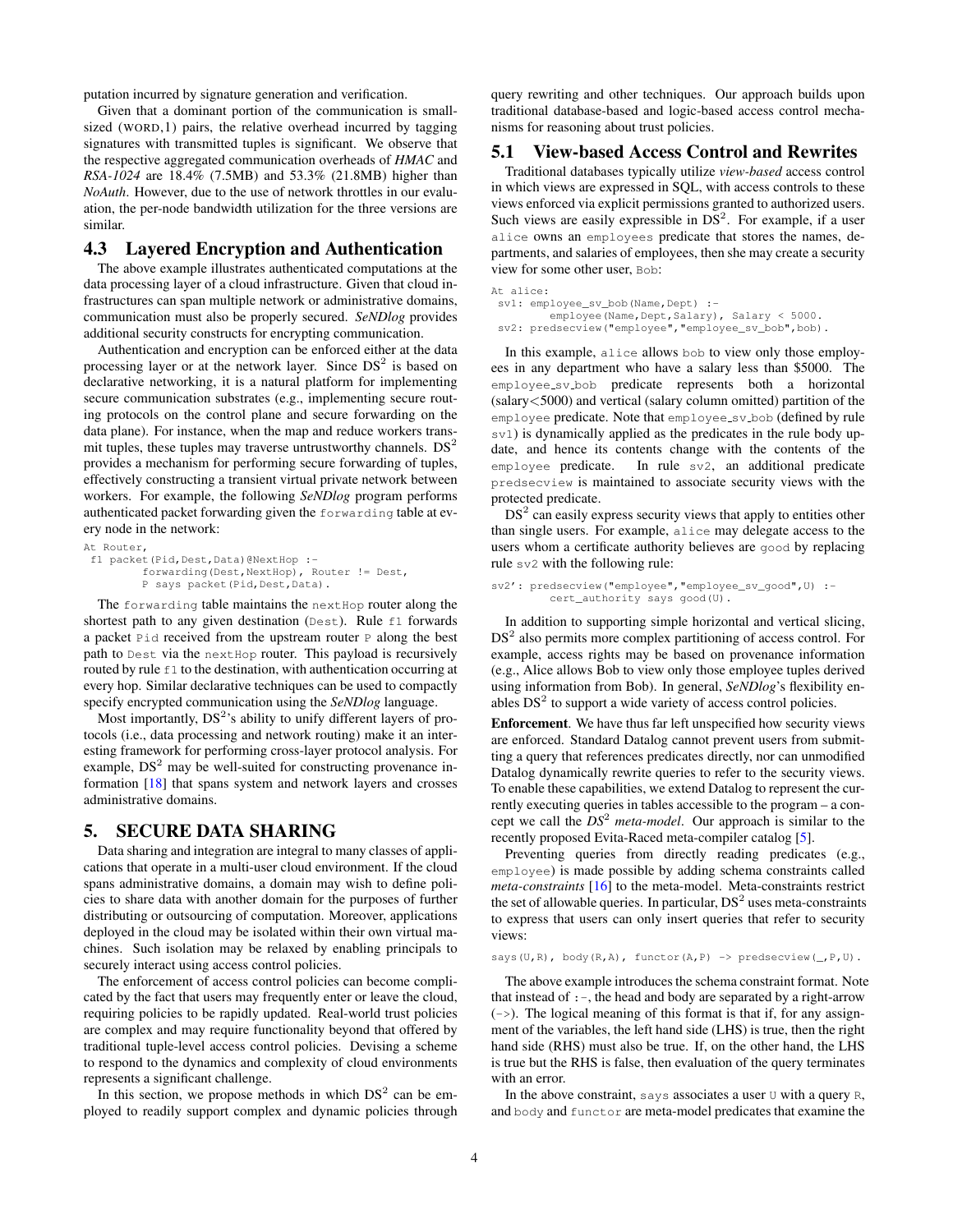

Figure 1: Bandwidth utilization (KBps)

structure of the rule. The constraint expresses that every predicate mentioned in the body must be the security view of some other predicate (since the variable for this other predicate is unimportant in the constraint, we represent it with an underscore).

#### Rewriting queries is equally simple using meta-rules:

```
-rulebody(R,B), +rulebody(R,C), +atom(C), +atom(C,C),
+atomargs(C, N, V) :-
 P says R, rulebody(R,B), atompred(B,P),
 predsecurityview(P,S), predargs(S,N,V).
```
This rule leverages DS<sup>2</sup>'s support for *code generation* (also called updating rules). Code generation changes the current state of the database by asserting and retracting specific tuples. In this case, the rule updates the body of the query by *retracting* (-) the body atom representing the original predicate and *asserting* (+) the body atom representing the security view. Note that the logical meaning of a conjunction of atoms in the head of a rule  $q_1, q_2, \ldots, q_m$  : $p1, p2, \ldots$ , pn is the set of m rules:  $qi \rightarrow p1, p2, \ldots, pn$ .

#### 5.2 Multi-user Multi-stage MapReduce

In Section [4,](#page-1-0) we introduced an authenticated version of MapReduce. Given that both access control policies and the MapReduce program are specified within *SeNDlog*, it is easy to integrate access control policies as additional rules in the program. The programmer needs only to supply a set of policy rules;  $DS<sup>2</sup>$  automatically performs the query rewrites to generate the appropriate rules for executing the MapReduce program.

In practice, given that MapReduce operations can span multiple stages (i.e., compose several MapReduce operations), access control can be enforced across stages. For instance, if alice starts a MapReduce operation and the resulting output is used by bob for his subsequent MapReduce operation, one needs to ensure that bob only accesses data that he is authorized to view. One naïve solution is to enforce access control only at the boundaries of each MapReduce operation  $-$  i.e., on the resulting output between jobs. A more sophisticated solution that we are currently exploring is to "pushdown" selection predicates dynamically into each MapReduce execution plan. This ensures that proper filtering is applied early so that only authorized data flows downstream to later stages of the MapReduce operations. In this example, the trust relationships between alice and bob may result in filtering of input data as early as alice's MapReduce operation, causing only the data that bob is authorized to view to be processed. We are currently investigating methods to adapt the dynamic rewrite capabilities presented in [\[16\]](#page-5-6) to handle more complex sharing, particularly across users and multiple stages of MapReduce computations.

#### <span id="page-4-0"></span>6. END-TO-END VERIFICATION

The above discussion assumes that security is enforced within the cloud infrastructure by the cloud provider. That is, the provider correctly applies the security mechanisms described in Section [4](#page-1-0) to support authenticated and confidential queries.

Alternatively, queries may be protected using *end-to-end verification*. These approaches are motivated by clients who outsource



<span id="page-4-1"></span>Figure 2: MHT for table X



<span id="page-4-3"></span><span id="page-4-2"></span>Figure 3: P-MHT for table  $X_1$ 

their database operations to third parties (e.g., cloud operators).

End-to-end verification works by requiring nodes to transmit *verification objects* (VOs) along with query results. Clients use VOs to verify the correctness of the tuples in the returned resultsets.

Below, we briefly review existing end-to-end verification techniques and discuss some of their limitations. Additionally, we describe our proposed adaptations of these techniques for the cloud environment. For ease of exposition, we consider the case in which a content provider outsources its database operations to a thirdparty server. The provider (the client) wishes the verify the correctness of the query results.

#### 6.1 Existing Techniques

A simple approach for creating a VO is via per-tuple signatures [\[19\]](#page-5-1). Here, the data owner digitally signs each tuple before storing them on the server's site. In response to a query result, the server sends the matching tuples and their corresponding signatures to prove the integrity and correctness (but not necessarily the completeness) of the results.

A more robust approach that ensures completeness of query results relies on *signature-chaining* [\[20\]](#page-5-2) in which a signature is generated from each tuple and its two adjacent tuples (*neighbors*) in the table. The signature chain guarantees completeness since it is not possible to omit a result tuple while still satisfying the neighbors' signatures. The order of tuples in the table can be determined based on tuple ID or a sort on one of the attributes. Upon computing the query results, the server returns the result tuples, their neighbors, and the corresponding signatures. The approach may be customized for range queries to ensure that a malicious server cannot omit a result tuple within the queried range.

Unfortunately, the signature-chaining scheme is inefficient in terms of storage, communication, and computation costs. An alternative authentication approach for range queries uses a *Merkle Hash Tree* (MHT) [\[9,](#page-5-3) [17\]](#page-5-4). The MHT is constructed as a binary tree in a bottom-up fashion, in which the leaves correspond to the hashes of the tuples in a sorted table. Non-leaf nodes correspond to the hash of the concatenation of the children, and the tree construction process is carried out recursively to the root of the tree. The content provider maintains the MHT along with the *master database*. When it outsources the database to servers in the cloud, it sends both the database and the MHT to the server. In addition, it also authenticates the MHT root with its signature. A VO consists of the signed root and the collection of  $log(n)$  internal tree nodes that enable the verifier to recompute the root of the MHT. In the verification process, given a set of query results and the corresponding VO returned by the server, a client verifies the query results by computing the MHT based on the query results. If the root of its computed MHT matches that of the signed root contained in the VO, then the query results are guaranteed to be valid and complete.

Built upon the techniques presented above for verifying range queries, recent work [\[25\]](#page-5-24) proposes three techniques – AISM, AIM, and ASM – to perform join operations with the capability to verify the completeness and integrity of the computation results. While